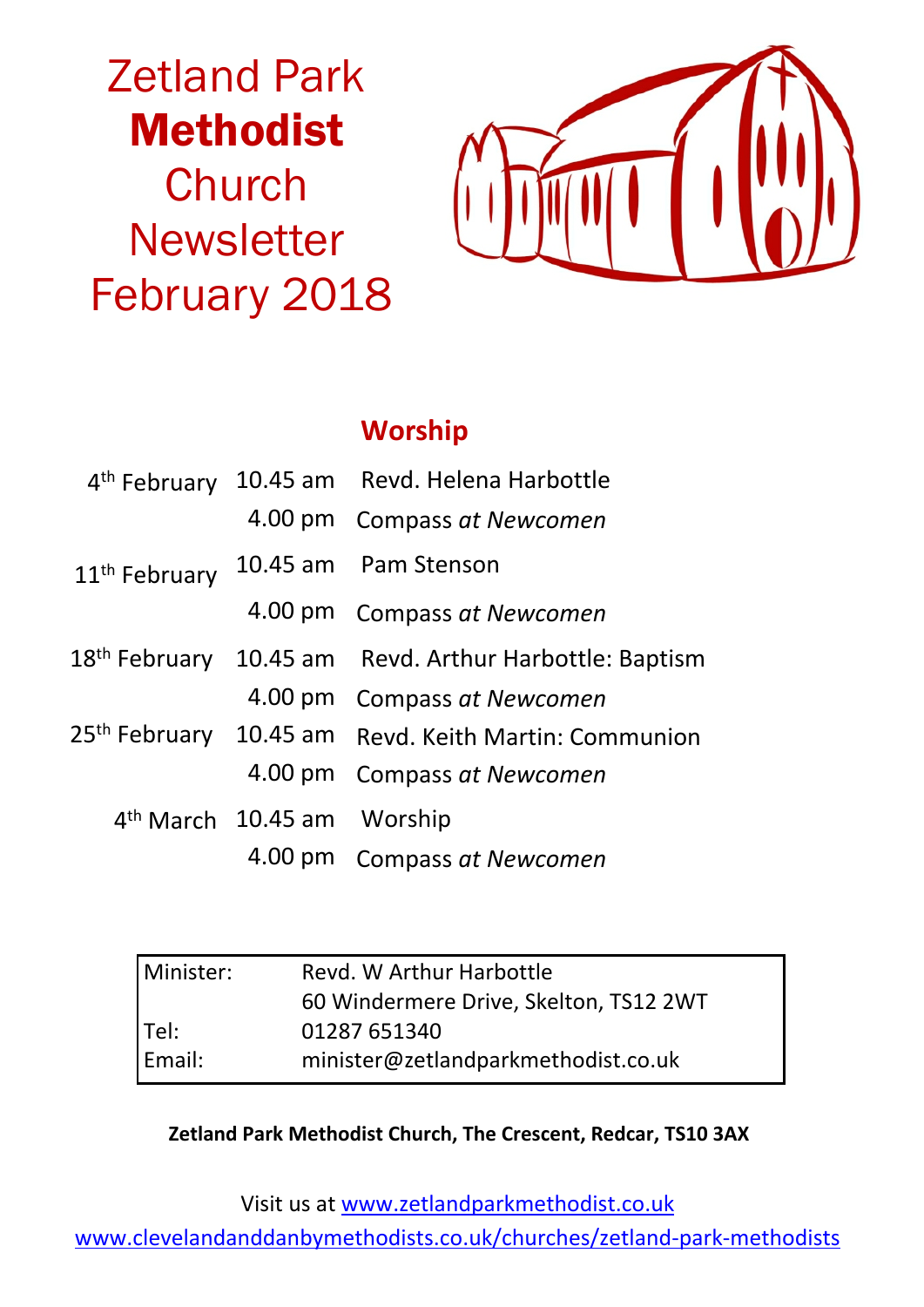Ash Wednesday this year is on 14<sup>th</sup> February

**Power Praise** is an hour of worship in mainly contemporary song in a cafe style setting, held on the 2nd Tuesday of each month.

Starting at 7.00pm at Marske Methodist Church. Tuesday's

13<sup>th</sup> February

Drinks will be served before we start. All are welcome.

### **Fundraising**

**Circuit Prayer Meeting**

> **Saturday** 3rd February

8:30-9:30am at New Marske

At the last Church Council it was suggested that some people might be willing to host/organise fundraising events; using their specialist knowledge or personal interest to create a theme for the event.

If anyone is interested please contact the stewards.

#### **FRIDAY @ TEN**

The next meetings will be at 10am on:

Friday 23rd February

Friday 23rd March

Come and join us and enjoy a cuppa!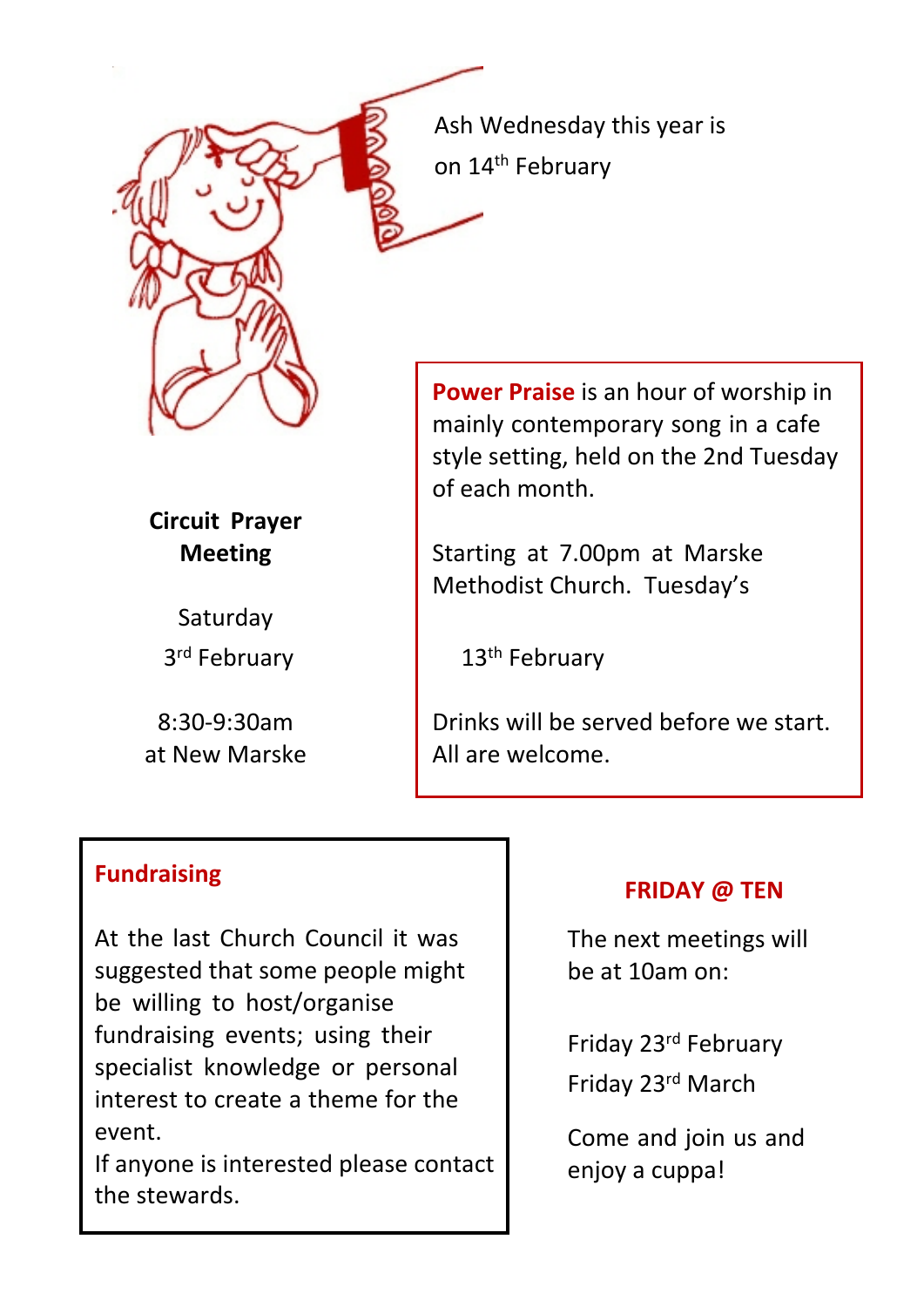## **CHRISTIAN AID TOP 10 CAROLS**



Thank you for all of those who helped raise £170 for Christian Aid last December.

The list was as follows:

- 1. It came upon a midnight clear
- 2. Away in a manger
- 3. See him lying on a bed of straw
- 4. It was on a starry night
- 5. In the bleak mid-winter
- 6. Silent night
- 7. O, come all ye faithful
- 8. The angel Gabriel
- 9. O, little town of Bethlehem
- 10. Hark the herald angels sing

The following were also voted for:

- Every star shall sing a carol
- Come and join the celebration
- Ding dong merrily on high
- There's a light upon the mountain
- The first noel
- The servant King
- Lord of the dance

I hope those who came had a good a time as I did and those who didn't come, maybe we'll see you at the next fundraiser!

Thank you, Sandie